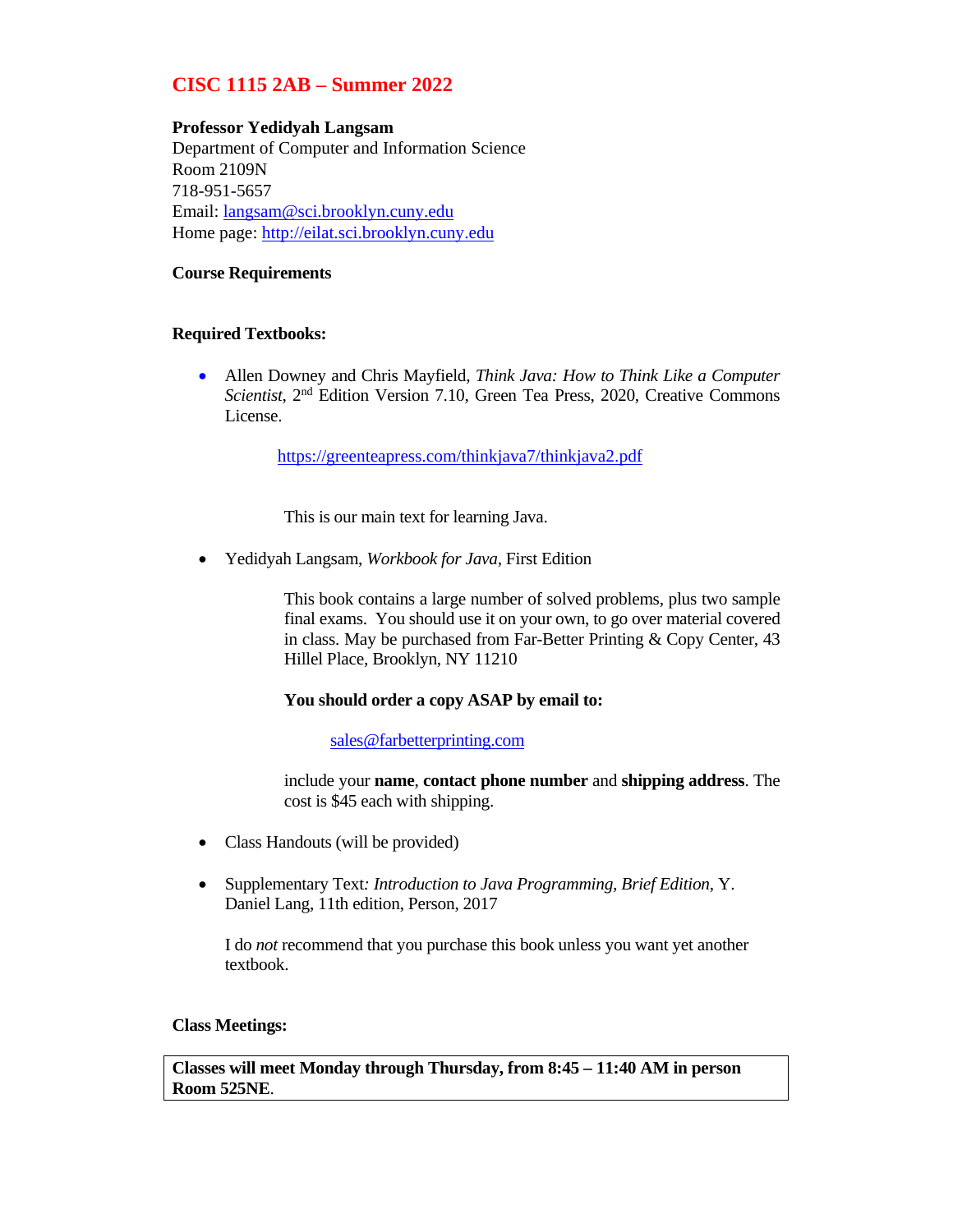Although attendance is not mandatory, you are responsible for whatever is done in class, whether or not you are there. In particular, you are responsible for all homework assigned in class. **Make sure you get the notes and assignments from someone if you miss a class**.

#### **Grading:**

1/3 Programs

1/3 Exams

1/3 Final

#### **Exams:**

 There will be two exams. The first exam will be after about 12 or 13 classes. The second exam will be sometime in the last week or so of the term. Together, the exams will count for one third of your grade.

#### **Final Exam:**

There will be a cumulative final exam, which will count for one third of your grade.

#### **Programs:**

 There will be a total of 7 or 8 programs assigned throughout the semester. You will need to run your programs on your home computers. A free compiler and IDE (NetBeans) with an instruction manual may be downloaded from

#### http://www.sci.brooklyn.cuny.edu/~goetz/java/

 The programs will be assigned roughly every third or fourth meeting of the class. Typically, each program will be due two or three class meetings after it is assigned. For example, if a program is assigned on Tuesday, then it will be due on Thursday of the next week, or the class after that. There will be a penalty for lateness, 5% per class late. *I will no longer accept assignments after 25 points of penalty have been accumulated*. Each program will be graded and returned to you, usually by the next class.

 **You will have to get a thumb drive** which will be used to store your programs. However all submissions will be done by sending me pdf of your program and results via email. Please make sure to backup all your work. Do not place all your eggs in one basket!

Together, the programs will count for one third of your grade.

## **Office Hours:**

 Office hours will be held after class and by request via SKYPE. Please install it on your computers and assign yourself a Skype name. Search for *bccisprof* and send me a message. I will accept and then we can begin chatting If you have any questions about anything covered in class, please feel free to contact me. If you need to communicate with me, the ONLY guaranteed way to reach me is by email. You may also contact me via Facebook, or Messenger.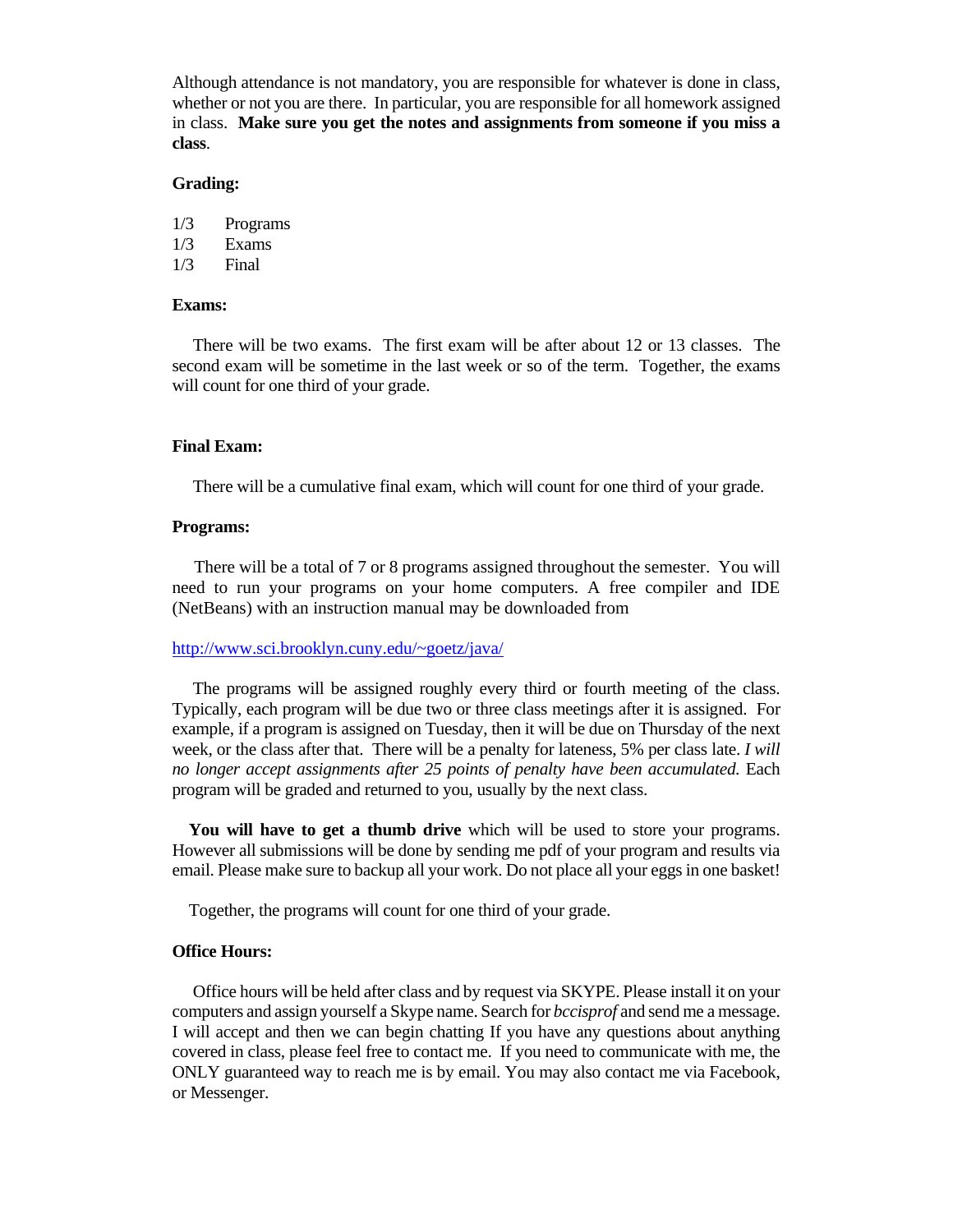## **Course Workload:**

 There is a tremendous amount of work involved in learning how to program. You should be prepared to spend, on the average, 24 hours per week running your programs. This is in addition to time spent in class and time spent studying for the exams. If you don't have the time, don't kid yourself; drop the course.

## Brooklyn College Bereavement Policy

Students who experience the death of a loved one should refer to:

http://www.brooklyn.cuny.edu/web/about/initiatives/policies/bereavement.php

# CUNY Policy on Academic Integrity

"Academic Dishonesty is prohibited in the City University of New York and is punishable by penalties, including failing grades, suspension, and expulsion, as provided herein."

> -- CUNY Policy on Academic Integrity -- Adopted by the Board of Trustees 6/28/2004

Please go to http://www.brooklyn.cuny.edu/bc/policies/ for further information about:

- CUNY Policy on Academic Integrity
- BC Procedures for Implementing the CUNY Policy on Academic Integrity
- Flow Chart of the BC Procedures for Implementing the CUNY Policy on Academic Integrity.

## The golden rules of email correspondence

- Check your email daily.
- ALWAYS put <yourname> IN THE SUBJECT. It's not realistic to expect your instructors to remember the handles of dozens of students and who may be hiding behind flatbush-prince-of-darkness@blahblahblah.com.

If you have a "funny" email address, you should consider getting a professionallooking email address. A common format is your first name's initial followed by the last name. As an alternative you could use your last name followed by three or more digits that are easy to remember (street address, part of telephone number, etc.)

- Email is a FORMAL means of communication (at least when you correspond with your professors or employers, etc.). Avoid abbreviations, slang and cuteness. Let's treat each other with respect. Use capital letters, punctuation, greetings and salutations as in a professional message.
- The use of magic words (please, thank you) and politeness in general is strongly encouraged.
- Sign every message at the bottom. Why? Because it is GOOD MANNERS and if it is a long message, the reader doesn't have to scroll up to check who the sender is